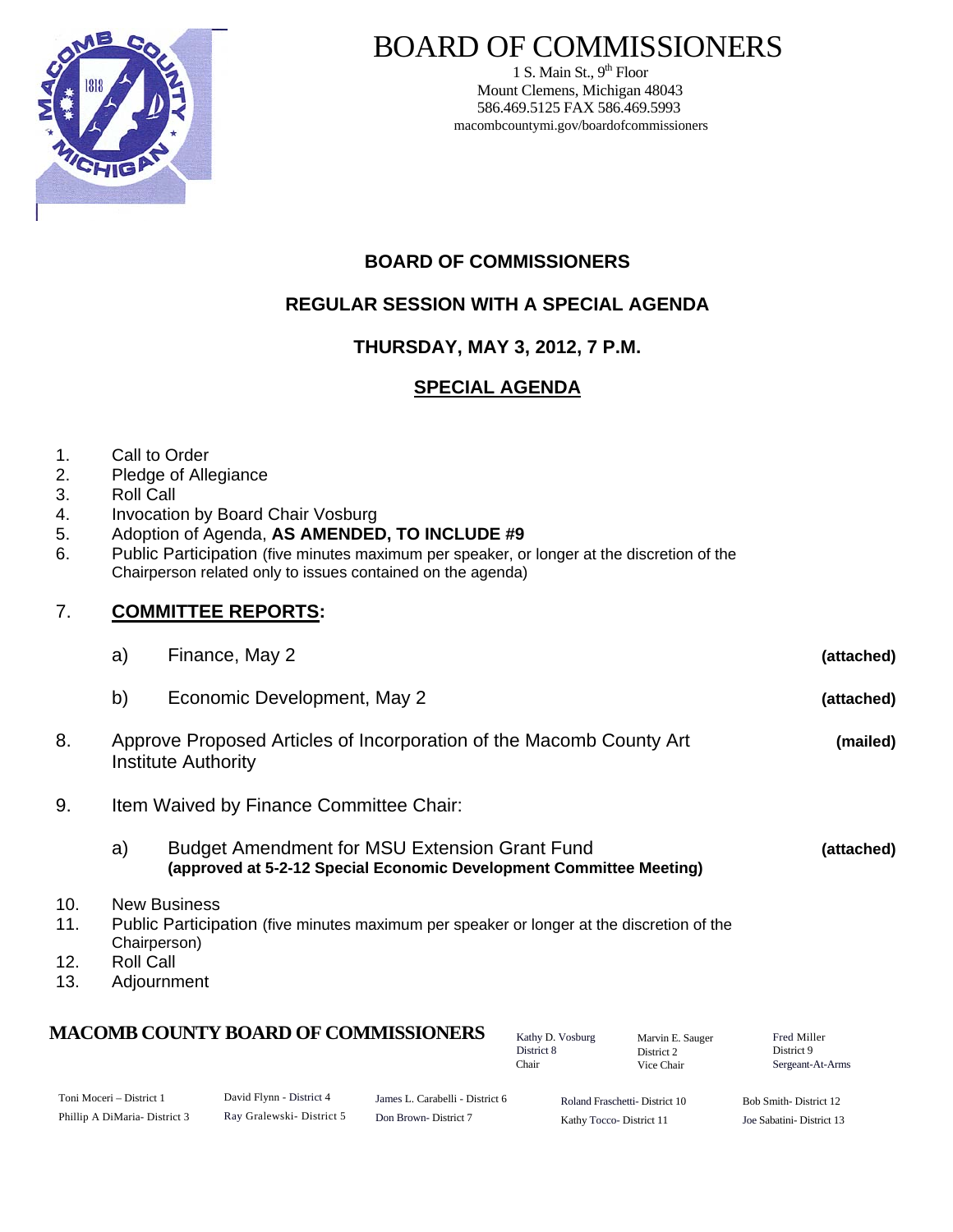

# BOARD OF COMMISSIONERS

1 S. Main St.,  $9<sup>th</sup>$  Floor Mount Clemens, Michigan 48043 586.469.5125 FAX 586.469.5993 macombcountymi.gov/boardofcommissioners

**May 2, 2012** 

# **TO: BOARD OF COMMISSIONERS**

- **FROM: DON BROWN, CHAIR FINANCE COMMITTEE**
- **RE: RECOMMENDATION FROM FINANCE COMMITTEE MEETING OF MAY 2, 2012**

At a meeting of the Finance Committee, held Wednesday, May 2, 2012, the following recommendation was made and is being forwarded to the Full Board for approval:

#### **1. COMMTTEE RECOMMENDATION – MOTION (SEE ATTACHED)**

A MOTION WAS MADE BY DiMARIA, SUPPORTED BY SAUGER, TO RECOMMEND THAT THE BOARD OF COMMISSIONERS ADOPT THE 2013-2014 COMPENSATION ORDINANCE FOR MACOMB COUNTY COMMISSIONERS, AS AMENDED; FURTHER, A COPY OF THIS BOARD OF COMMISSIONERS' ACTION IS DIRECTED TO BE DELIVERED FORTHWITH TO THE OFFICE OF THE COUNTY EXECUTIVE. **THE MOTION CARRIED WITH CARABELLI VOTING "NO."** 

#### **A MOTION TO ADOPT THE COMMITTEE REPORT WAS MADE BY CHAIR BROWN, SUPPORTED BY COMMISSIONER DiMARIA.**

#### **MACOMB COUNTY BOARD OF COMMISSIONERS** Factor D. Vosburg Marvin F. Sauger Fred Miller

Kathy D. Vosburg District 8 Chair

Marvin E. Sauger District 2 Vice Chair

District 9 Sergeant-At-Arms

Toni Moceri – District 1 Phillip A DiMaria- District 3 David Flynn - District 4 Ray Gralewski- District 5

James L. Carabelli - District 6 Don Brown- District 7

Roland Fraschetti- District 10 Kathy Tocco- District 11

Bob Smith- District 12 Joe Sabatini- District 13

1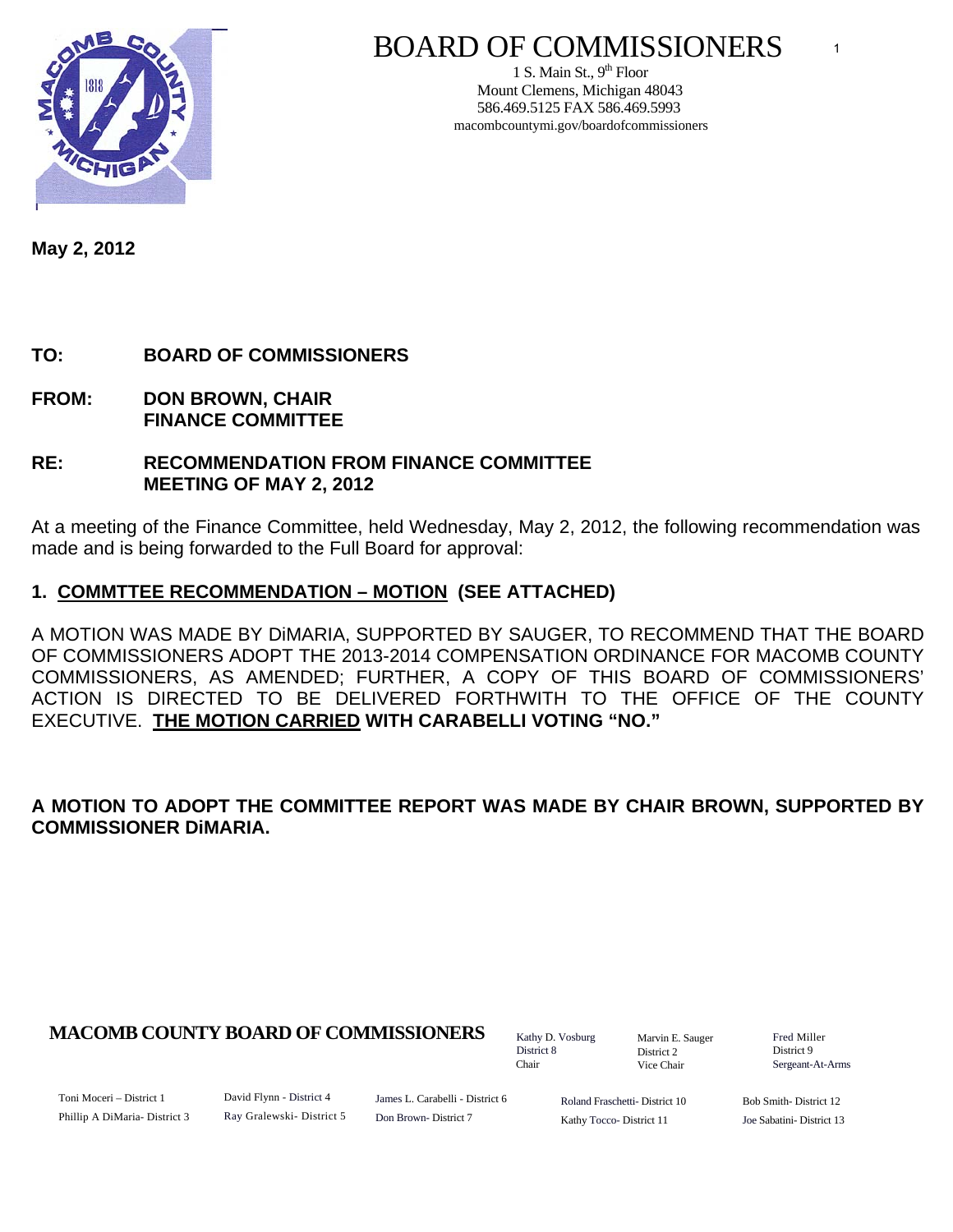# **RESOLUTION NO. \_\_\_\_\_\_\_\_\_\_\_\_\_ FULL BOARD MEETING DATE:\_\_\_\_\_\_\_\_\_\_\_\_\_\_\_\_\_\_**

**AGENDA ITEM:\_\_\_\_\_\_\_\_\_\_\_\_\_\_\_\_\_\_\_\_\_\_\_\_\_\_\_\_\_\_** 

#### **MACOMB COUNTY, MICHIGAN**

 **\*see below** 

**RESOLUTION TO** adopt 2013-2014 Compensation Ordinance for Macomb County Commissioners

**INTRODUCED BY**: Don Brown, Chair, Finance Committee

**\*At the 5-2-12 Finance Committee meeting, Commissioner Fraschetti offered a friendly amendment to include the County Executive in Section 5. That was accepted by the maker and supporter.** 

#### **COMMITTEE/MEETING DATE** Finance 5-2-12 Full Board 5-3-12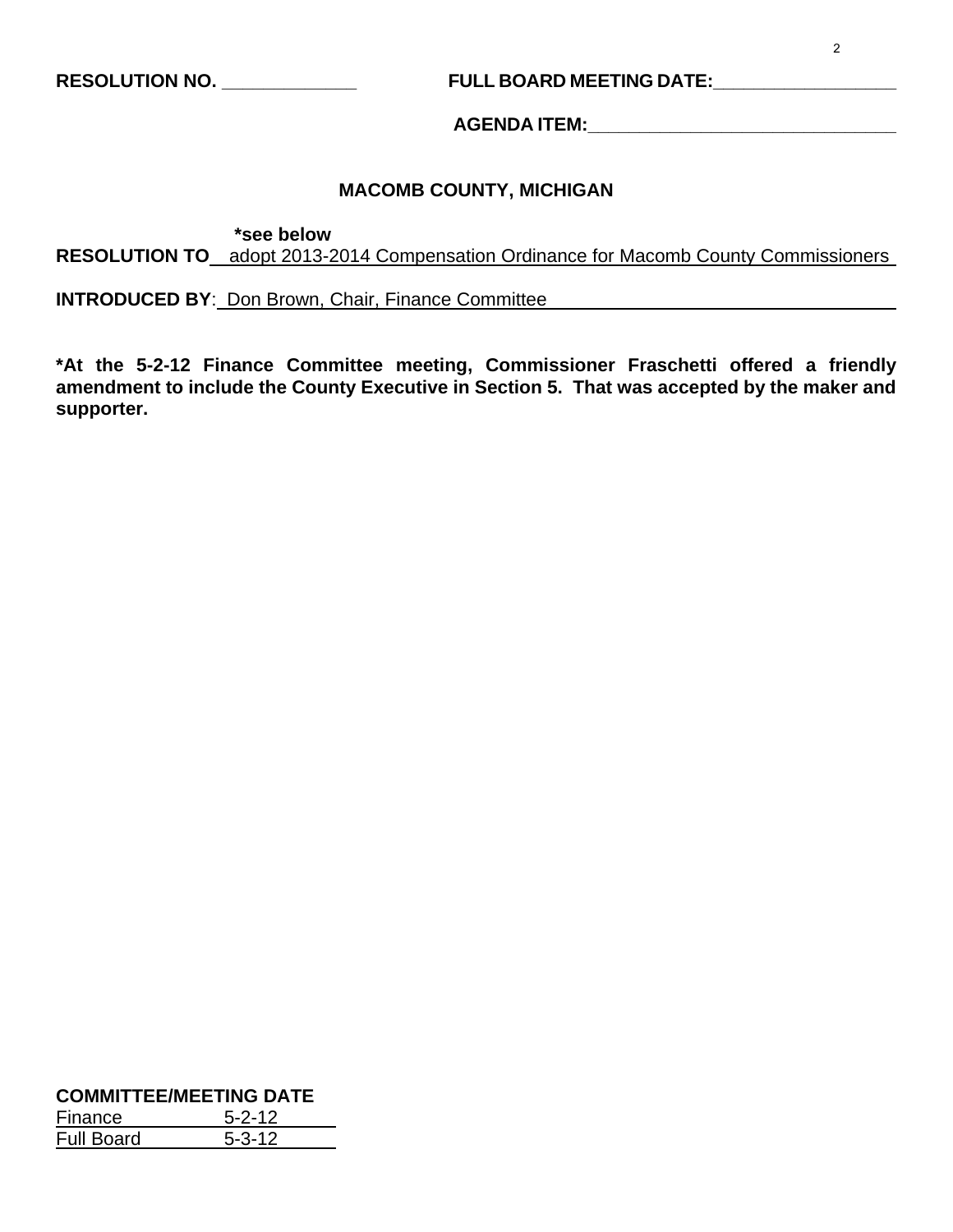#### **ENROLLED ORDINANCE**

# **NO. 2012-\_\_\_\_\_\_\_**

### **INTRODUCED BY COMMISSIONER(S)** , SUPPORTED BY **COMMISSIONER**

AN ORDINANCE TO ESTABLISH THE COMPENSATION OF MACOMB COUNTY COMMISSIONERS PURSUANT TO SECTION 10.11.1 OF THE HOME RULE CHARTER OF MACOMB COUNTY, MICHIGAN

### **IT IS HEREBY ORDAINED BY THE PEOPLE OF THE CHARTER COUNTY OF MACOMB:**

#### **SECTION 1. SHORT TITLE**

This ordinance shall be cited as the 2013-2014 Compensation Ordinance for Macomb County Commissioners.

#### **SECTION 2. PURPOSE**

The purpose of this Ordinance is to establish the compensation for the Macomb County Board of Commissioners including the Board Chair, for the term of their office commencing on January 1, 2013 as required by Section 10.11.1 of the Home Rule Charter of Macomb County.

#### **SECTION 3. COMPENSATION OF COUNTY COMMISSIONERS AND CHAIR OF THE BOARD**

A. ANNUAL SALARIES FOR COMMISSIONERS.

To the extent authorized by the County Charter, the County Board of Commissioners are hereby granted for the term of their office commencing on January 1, 2013 and ending on December 31, 2014, an annual salary of \$30,746, subject to a \$154 reduction for each day a Commissioner fails to attend a Full Board or assigned Committee Meeting(s), which the Commissioner is expected to attend, but is absent. The pay reduction shall not apply to any meeting that was added or changed after the date the Board of Commissioners' calendar of meetings is first adopted. Each Commissioner shall be permitted up to four (4) absences a year without reducing his/her salary.

#### B. ANNUAL SALARY FOR CHAIR OF THE BOARD.

 For the Chair of the Board, an annual salary of \$66,595, for the calendar years 2013 and 2014.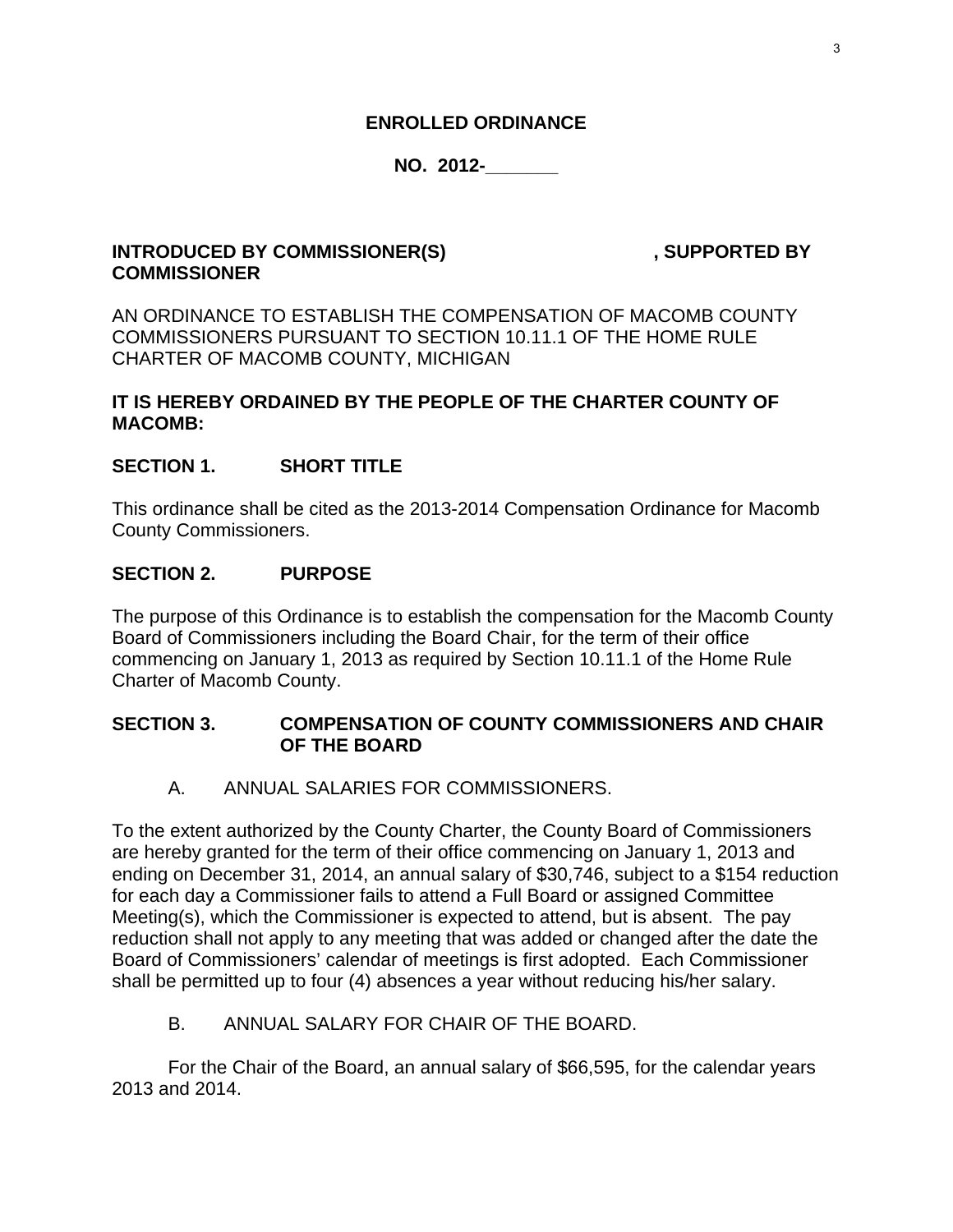# **SECTION 4. FRINGE BENEFITS**

 A. All members of the Board of Commissioners and the Chair of the Board of Commissioners are awarded and entitled to receive all fringe benefits granted to nonunion County employees, as legally constituted and authorized by law, except for retirement benefits as stated hereafter. Retirement benefits shall not be available to persons who first took office as a County Commissioner on or after January 1, 2011. A County Commissioner who held said office prior to January 1, 2011 shall be entitled to receive retirement benefits currently provided to non-union County employees except that eligibility to receive a retirement allowance shall be eight (8) years of credited service at sixty (60) years of age or twenty-five (25) years of credited service at fifty-five (55) years of age. In no case shall the fringe benefits exceed any limitation currently provided by law.

 B. That in January of 2013 and in January 2014, a Commissioner shall be allowed to purchase a short-term disability insurance policy, to be offered through the County, at his/her own expense and at no cost to the County.

# **SECTION 5. OFFICE OF CHAIR**

The office of the Chair of the Board of Commissioners is a full-time position in the same sense as the County Executive, Clerk/Register of Deeds, Prosecuting Attorney, Public Works Commissioner, Sheriff and Treasurer are full-time positions.

# **SECTION 6. ATTENDANCE**

An attendance report shall be compiled monthly showing absences of Commissioners from appointed Committee and Full Board Meetings, which report shall be available to the public.

# **SECTION 7. SEVERABILITY**

If any section or provision of this Ordinance is held invalid, the invalidity shall not affect the validity of any other provision or section of the Ordinance.

# **SECTION 8. IMMEDIATE EFFECT**

This Ordinance shall take effect immediately.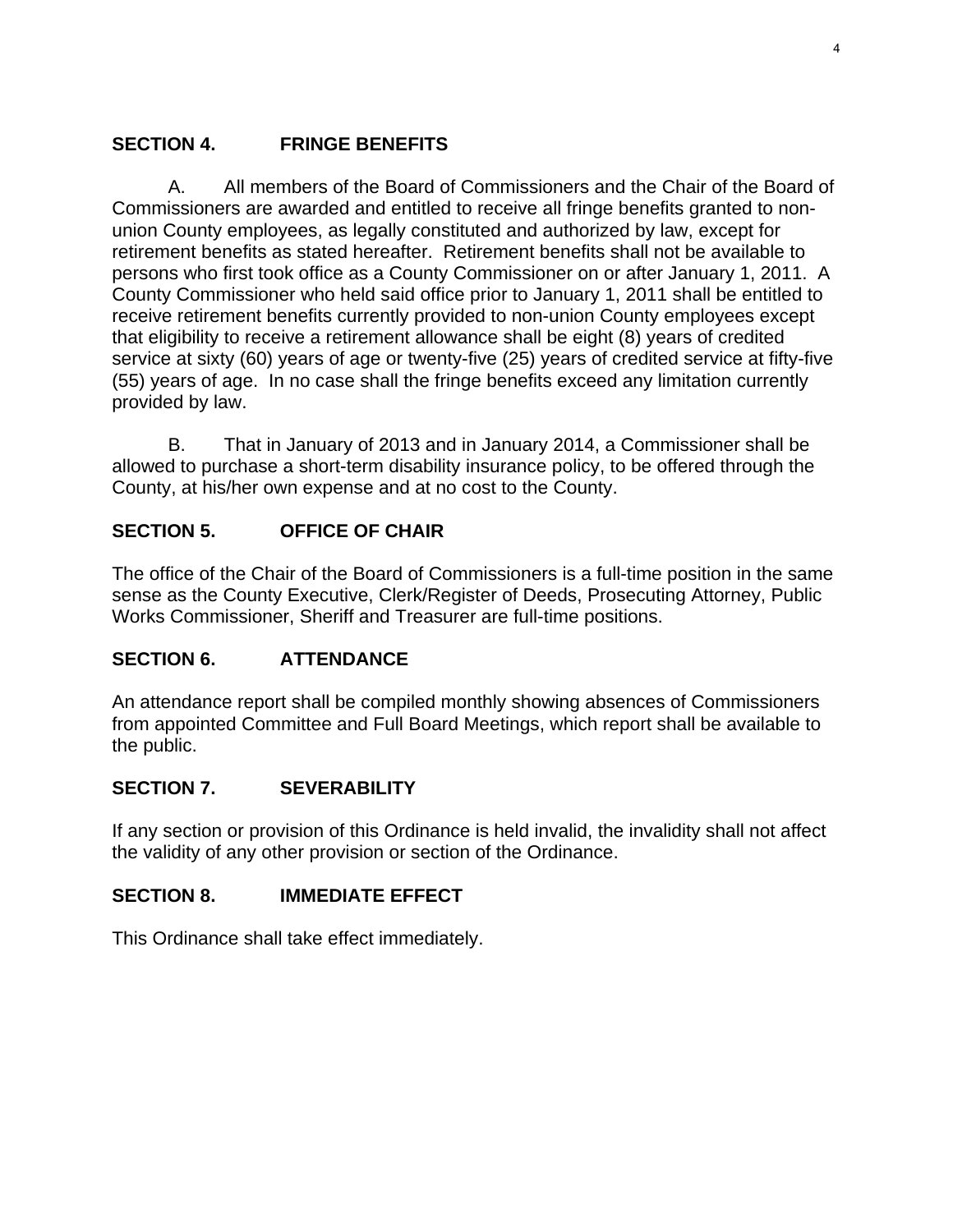

# BOARD OF COMMISSIONERS

1 S. Main St.,  $9<sup>th</sup>$  Floor Mount Clemens, Michigan 48043 586.469.5125 FAX 586.469.5993 macombcountymi.gov/boardofcommissioners

**MAY 2, 2012** 

**TO: BOARD OF COMMISSIONERS** 

**FROM: JAMES CARABELLI AND DAVID FLYNN, C0-CHAIRS ECONOMIC DEVELOPMENT COMMITTEE** 

#### **RE: RECOMMENDATION FROM SPECIAL ECONOMIC DEVELOPMENT COMMITTEE MEETING OF MAY 2, 2012**

At a **special** meeting of the Economic Development Committee, held Wednesday, May 2, 2012, the following recommendation was made and is being forwarded to the Full Board for approval:

#### **1. COMMITTEE RECOMMENDATION – MOTION (SEE ATTACHED)**

A MOTION WAS MADE BY SMITH, SUPPORTED BY SABATINI, TO RECOMMEND THAT THE BOARD OF COMMISSIONERS ADOPT THE PROPOSED MACOMB COUNTY ORCHARD TRAIL ORDINANCE 2012-AS ATTACHED. FURTHER, A COPY OF THIS BOARD OF COMMISSIONERS' ACTION IS DIRECTED TO BE DELIVERED FORTHWITH TO THE OFFICE OF THE COUNTY EXECUTIVE. **THE MOTION CARRIED WITH TOCCO VOTING "NO."**

**A MOTION TO ADOPT THE COMMITTEE REPORT WAS MADE BY CO-CHAIRS CARABELLI AND FLYNN.** 

#### **MACOMB COUNTY BOARD OF COMMISSIONERS** Fathy D. Vosburg Martin E. Square Fred Miller

Kathy D. Vosburg District 8 Chair

Marvin E. Sauger District 2 Vice Chair

District 9 Sergeant-At-Arms

5

Toni Moceri – District 1 Phillip A DiMaria- District 3 David Flynn - District 4 Ray Gralewski- District 5 James L. Carabelli - District 6 Don Brown- District 7

Roland Fraschetti- District 10 Kathy Tocco- District 11

Bob Smith- District 12 Joe Sabatini- District 13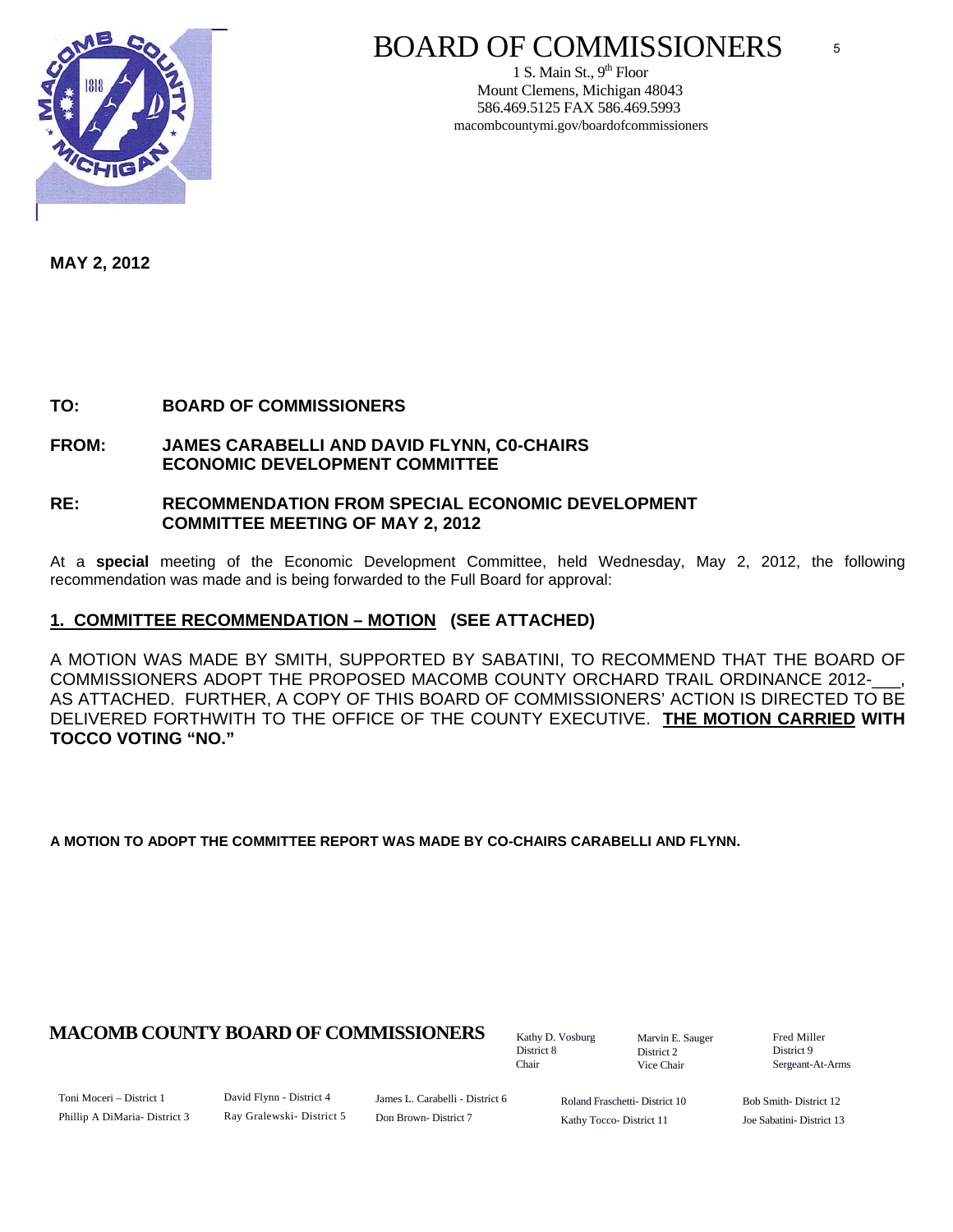**AGENDA ITEM:\_\_\_\_\_\_\_\_\_\_\_\_\_\_\_\_\_\_\_\_\_\_\_\_\_\_\_\_\_\_** 

#### **MACOMB COUNTY, MICHIGAN**

#### **RESOLUTION TO** Adopt Proposed Macomb County Orchard Trail Ordinance 2012- \_\_\_

\*(see below)

#### **INTRODUCED BY** Commissioners James Carabelli and David Flynn, Co-Chairs, Economic Development **Committee**

At the special Economic Development Committee meeting held on May 2, 2012, the following suggested changes were made by Corporation Counsel:

- 1) Section 1.2 Paragraph (A): Strike the words "which was created"
- 2) Capitalize all headings so they are consistent throughout the document

#### **COMMITTEE/MEETING DATE**

Economic Development Committee (special meeting) 05-02-12 Approved Special Full Board 05-03-12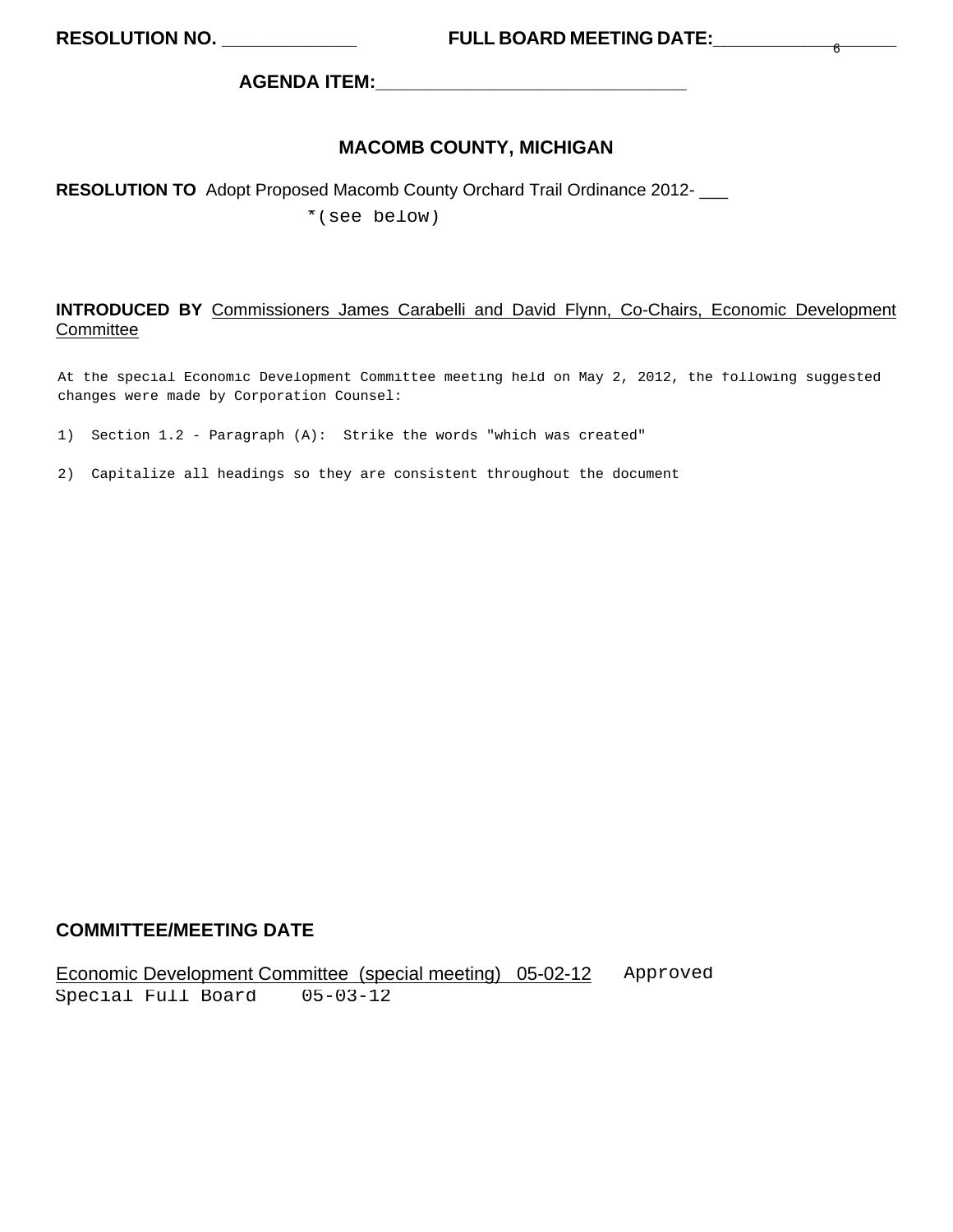#### **ENROLLED ORDINANCE NO. 2012‐**

AN ORDINANCE TO ESTABLISH CERTAIN MINIMUM RULES OF CONDUCT NECESSARY FOR THE BEST INTERESTS OF MACOMB COUNTY AND ITS CITIZENS AND FOR THE PRESERVATION OF THE NATURAL ASSETS LOCATED WITHIN THE MACOMB ORCHARD TRAIL.

#### **IT IS HEREBY ORDAINED BY THE CHARTER COUNTY OF MACOMB:**

#### **ARTICLE 1. GENERAL PROVISIONS**

#### **Sec. 1.1. Applicable Land**

This ordinance shall apply to and be in effect for the land owned by Macomb County and managed by the Macomb Orchard Trail Commission.

#### **Sec. 1.2. Definitions**

The following words, terms and phrases, when used in this ordinance, shall have the meanings ascribed to them in this ordinance, except where the context clearly indicates a different meaning:

**A. Macomb Orchard Trail Commission** means the commission created by an inter‐local agreement between Macomb County, the Township of Washington, the Township of Shelby, the City of Richmond and the Huron‐Clinton Metropolitan Authority.

**B. Motor Vehicle** means any power‐driven vehicle, sports equipment, motorized device or remote controlled vehicle, whether propelled by means of wheels, tracks, runners, skis, or other means, whether or not eligible for licensing and registration under the Michigan Motor Vehicle Code, Public Act No. 300 of 1949 (MCL 257.1 et seq., MSA 9.1801 et seq.).

**C. Commission** means the Macomb Orchard Trail Commission.

**D. Trail** means the Macomb Orchard Trail and includes the paved portion of the trail corridor.

**E. Trail Corridor** means unimproved portion and the improved or paved portion of the land owned by Macomb County and managed by the Macomb Orchard Trail Commission.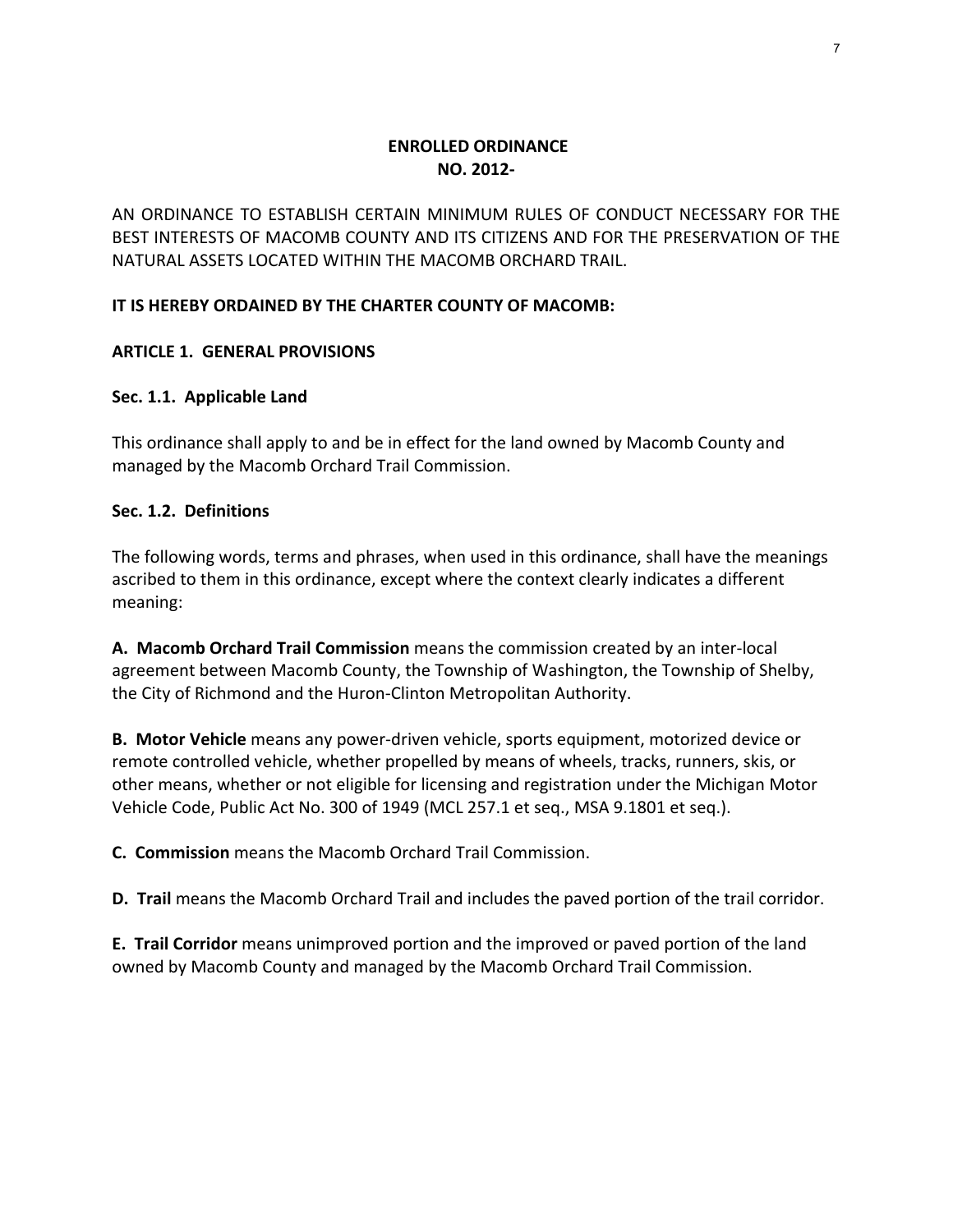#### **ARTICLE 2. RULES AND REGULATIONS**

#### **Sec 2.1. Hours of Operation**

The hours of operation are from dawn to dusk all year. However, the Trail is not maintained during the months of November through March. Any users of the Trail during those months are doing so at their own risk.

#### **Sec. 2.2 Motor Vehicles**

Motor vehicles are not allowed on the Trail, except motor vehicles used by authorized law enforcement, authorized emergency response vehicles, or maintenance personnel.

#### **Section 2.3 Animals**

**A. Dogs and other animal running at large:** No person shall allow a dog or other animal to run at large on the trail corridor. Any person with a dog or other animal on the trail corridor shall, at all times, maintain control of the dog or animal and keep it held securely on a leash of suitable strength and length.

**B. Horses.** No person shall ride or lead a horse within the boundaries of the trail corridor.

**C. Sanitary Disposal of Animal Waste**. Any person in control of a horse, dog, or other animal within the boundaries of trail corridor shall immediately pick up and remove from the trail corridor such animal's feces, manure, or solid waste.

#### **Sec. 2.4. Natural Features**

Removal of natural vegetation, animals, or materials is prohibited without the express written permission of the Commission.

#### **Sec. 2.5. Malicious Destruction:**

#### A. **Restrooms and Washrooms**. No person shall:

1. Maliciously destroy, damage, deface, injure or break any fixture, appliance, mirror, window or similar structure or appurtenance in any restroom along the Trail;

2. Willfully cause water to overflow from any sink, urinal or toilet fixture;

3. Willfully deposit any materials of any description whatsoever into any such fixture with the intent of damaging, clogging or preventing its operation thereof; or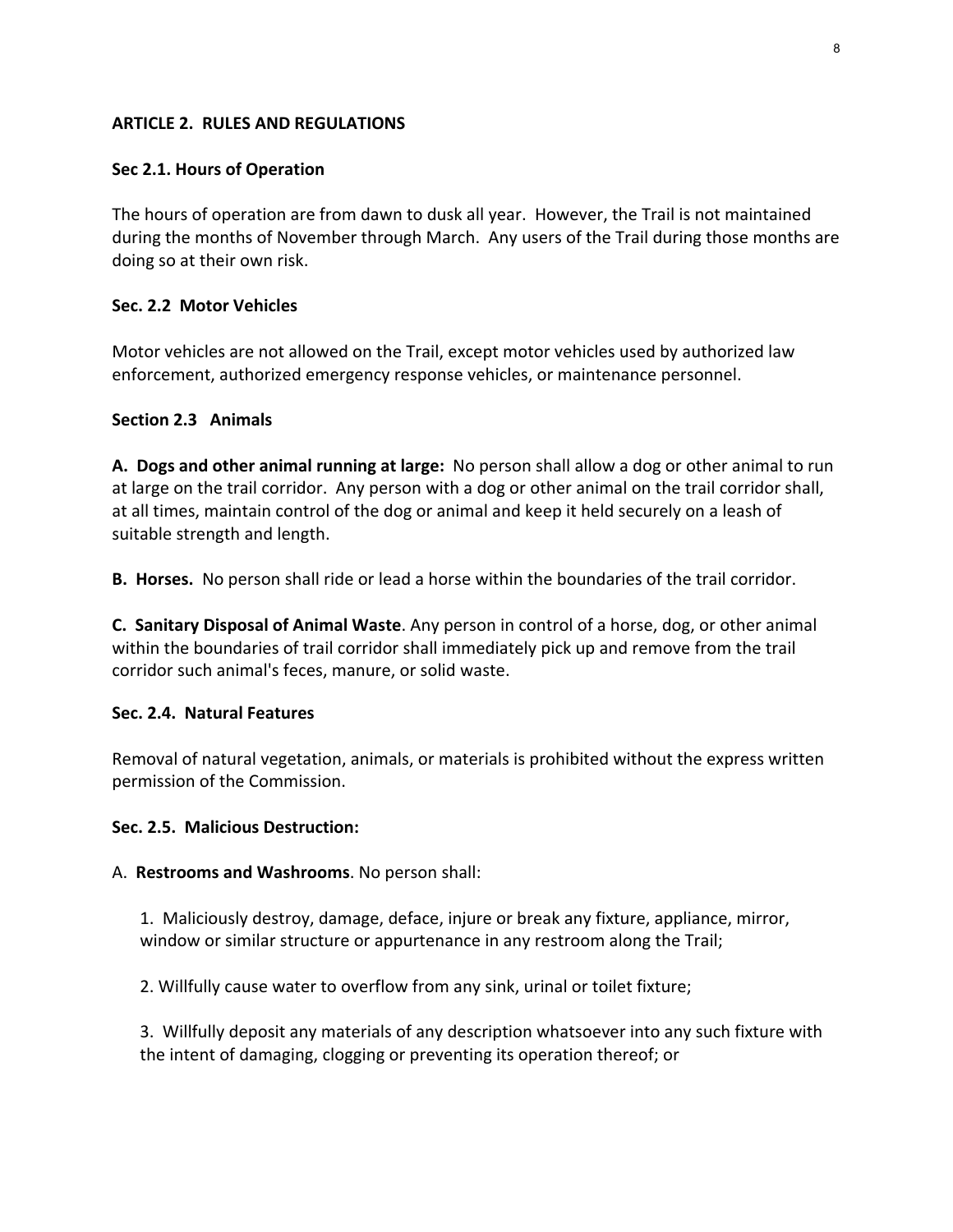4. Mark, write, paint or otherwise deface any floors, walls, ceilings, doors, windows, countertops, mirrors or other surfaces in any such restroom or washroom in a park.

B. **Facilities and Property***.* No unauthorized person shall do or cause to be done either of the following:

1. Willfully mark, deface or injure in any manner or displace, remove or tamper with any Trail building, bridge, table, bench, railing, paving or paving materials, park sign or marking, whether temporary or permanent, or Trail property of any kind.

2. Willfully dig, cut, move or remove from the Trail any sand, wood, turf, grass, gravel, shrub or other material, or make any excavation by hand, tool, equipment, blasting or any other means.

#### **Sec. 2.6. Trespassing to Adjacent Property**

No person shall go onto land adjacent to trail corridor which is in private ownership, without the expressed permission of the owner of the land.

#### **Sec. 2.7. Hunting and Weapons**

No person shall hunt or discharge any firearm or weapon within the trail corridor.

#### **Sec. 2.8. Alcohol or Drugs**

Alcohol and controlled substances are prohibited on the Trail.

#### **Sec. 2.9 Fire**

No person shall start or maintain a fire on Trail property.

#### **Sec. 2.10. Advertising**

No person shall display, distributes or place any sign, advertisement, circular, notice or statement without the express written permission of the Commission.

#### **Sec. 2.11. Sales**

No person shall sell or offer for sale any article, privilege or services within the trail corridor without the express written permission of the Commission.

#### **Sec. 2.12 Sanitation**

1. Pollution of Waters. No person shall: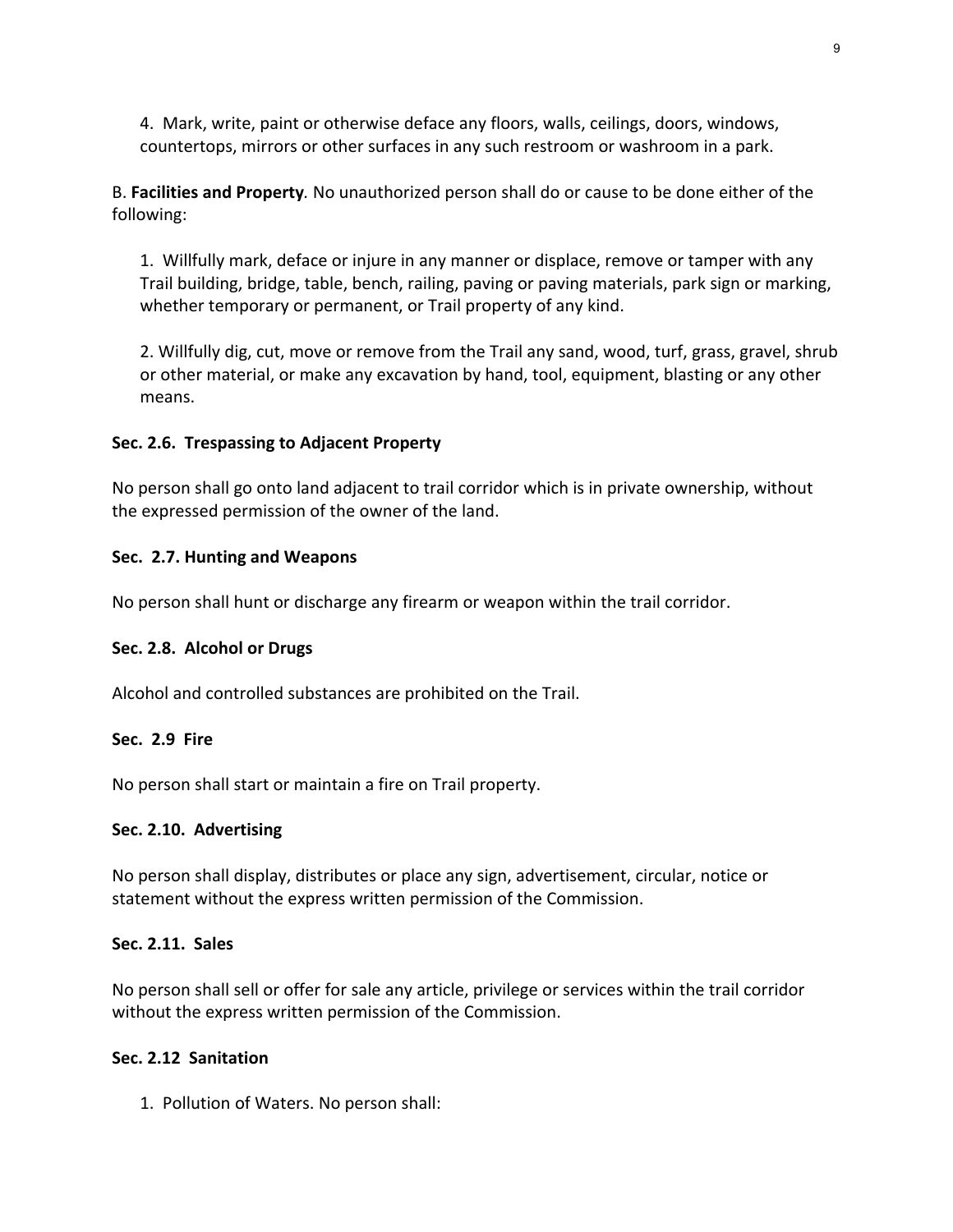A. Willfully throw, discharge or otherwise place or cause to be placed in the waters of any fountain, pond, lake, stream or other body of water in or adjacent to the Trail any substance, matter or thing, liquid or solid, which will or may result in the pollution of the waters.

B. Willfully deposit refuse or waste material which has originated outside the Trail in receptacles provided for Trail users.

2. Construction**.** No erection, construction or maintenance shall be made above or below ground on Trail property by persons other than County employees or agents except with express written permission of the Commission, the Office of the County Executive and the Macomb County Board of Commissioners.

#### **Sec. 2.13. Permits**

A temporary use permit is required any organized activities utilizing the Trail including, but not limited to: Walkathons, Fun Runs, Cycling competitions, Running competitions, Organized trainings, Commercial Use of Trail, Ongoing recreation classes or programs utilizing the Trail, any event that advertises use of the Trail, any event that requires vehicle access on the Trail, any event where participation is controlled by donations or fees, or any activity that is beyond the scope of normal trail use.

#### **ARTICLE 3. ENFORCEMENT**

#### **Sec. 3.1. Officers.**

This ordinance shall be enforceable by any deputy sheriff of the Macomb County Sheriff's Office, any law enforcement officer of a jurisdiction through which the Trail passes, or any state police officer.

#### **Sec, 3.2. Issuance of Appearance Citations***.*

Such officers shall have the authority to issue and serve appearance citations pursuant to MCL 764.9f, MSA 28.868(6).

#### **Sec. 3.3. Sanctions.**

A violation of this ordinance may be punishable by a fine of not more than \$500.00 or imprisonment for not more than 90 days or both.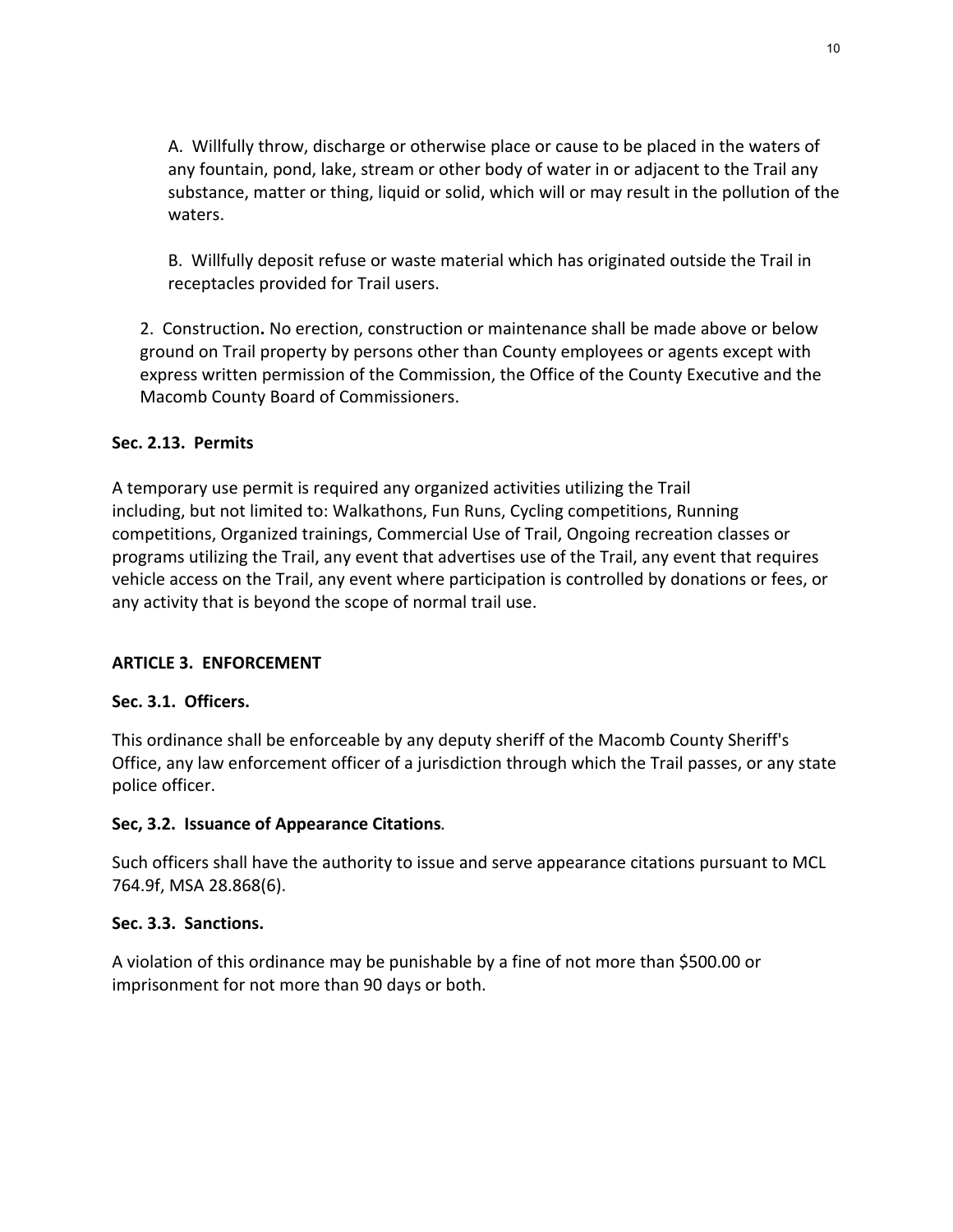# **RESOLUTION NO. \_\_\_\_\_\_\_\_\_\_\_\_\_ FULL BOARD MEETING DATE:\_\_\_\_\_\_\_\_\_\_\_\_\_\_\_\_\_\_**

**AGENDA ITEM:\_\_\_\_\_\_\_\_\_\_\_\_\_\_\_\_\_\_\_\_\_\_\_\_\_\_\_\_\_\_** 

# **MACOMB COUNTY, MICHIGAN**

**RESOLUTION TO** approve the proposed Articles of Incorporation of the Macomb County Art Institute Authority

**INTRODUCED BY:** Kathy Vosburg, Chair

**COMMITTEE/MEETING DATE** Special Full Board 5-3-12

 $\overline{a}$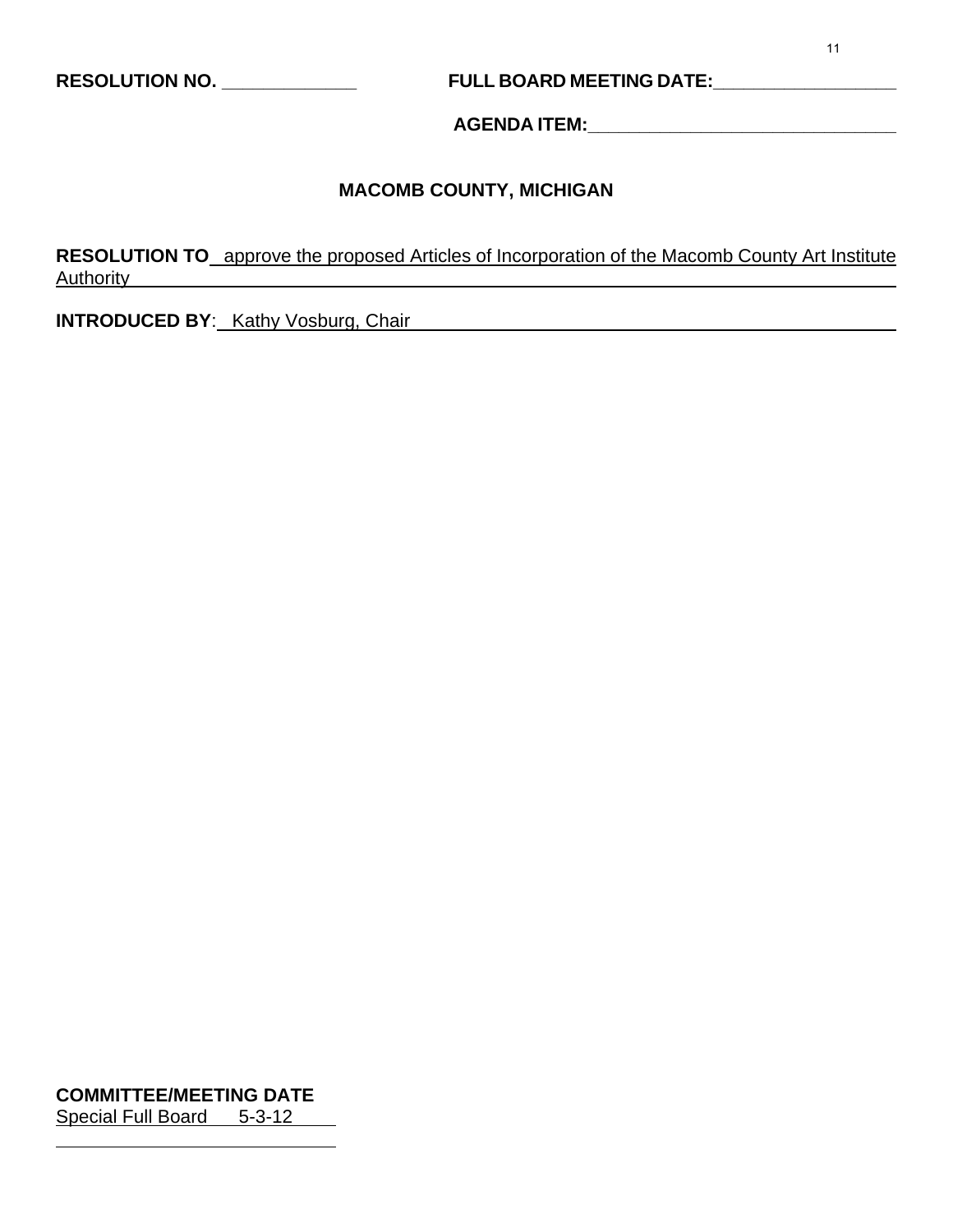These Articles of Incorporation are adopted by the Macomb County Board of Commissioners (Commission) to form an Art Institute Authority pursuant to the Art Institute Authorities Act, Act 296 of the Public Acts of 2010, MCL 123.1201, *et seq.* (Act).

#### **ARTICLE 1 – NAME**

The name of the Authority is the Macomb County Art Institute Authority (Authority).

#### **ARTICLE 2 - PURPOSES**

The purposes for which the Authority is organized are to:

- 1. support the operation of The Detroit Institute of Arts (DIA), an encyclopedic art museum, and the facilities where the DIA operates;
- 2. enhance the world-class art collection of the DIA;
- 3. contract for art institute services with a world-class art institute services provider that will provide meaningful and educational experiences involving the appreciation of an encyclopedic art museum; and
- 4. engage in any activity and exercise any and all powers incidental or necessary for the accomplishment of the purposes of its formation.

#### **ARTICLE 3 – BOARD OF DIRECTORS**

- 1. Appointments. The board of directors (Board) shall consist of seven (7) members. Two members shall be appointed the County Executive for Macomb County without Commission confirmation. Two members shall be appointed by the Commission without County Executive confirmation. Three members shall be appointed by the County Executive with confirmation by the Commission. These three members shall consist of one representative from the Intermediate School District, one representative from the Macomb Community College, and one representative from the public with a background, experience or active involvement in the art community in Macomb County.
- 2. Term of Office. The terms of the members constituting the first Board shall be for three (3) years. The terms of succeeding members shall be for two (2) years. The initial terms of each member shall commence upon acceptance of the appointment and shall terminate on April 30<sup>th</sup>, 2015. The terms of succeeding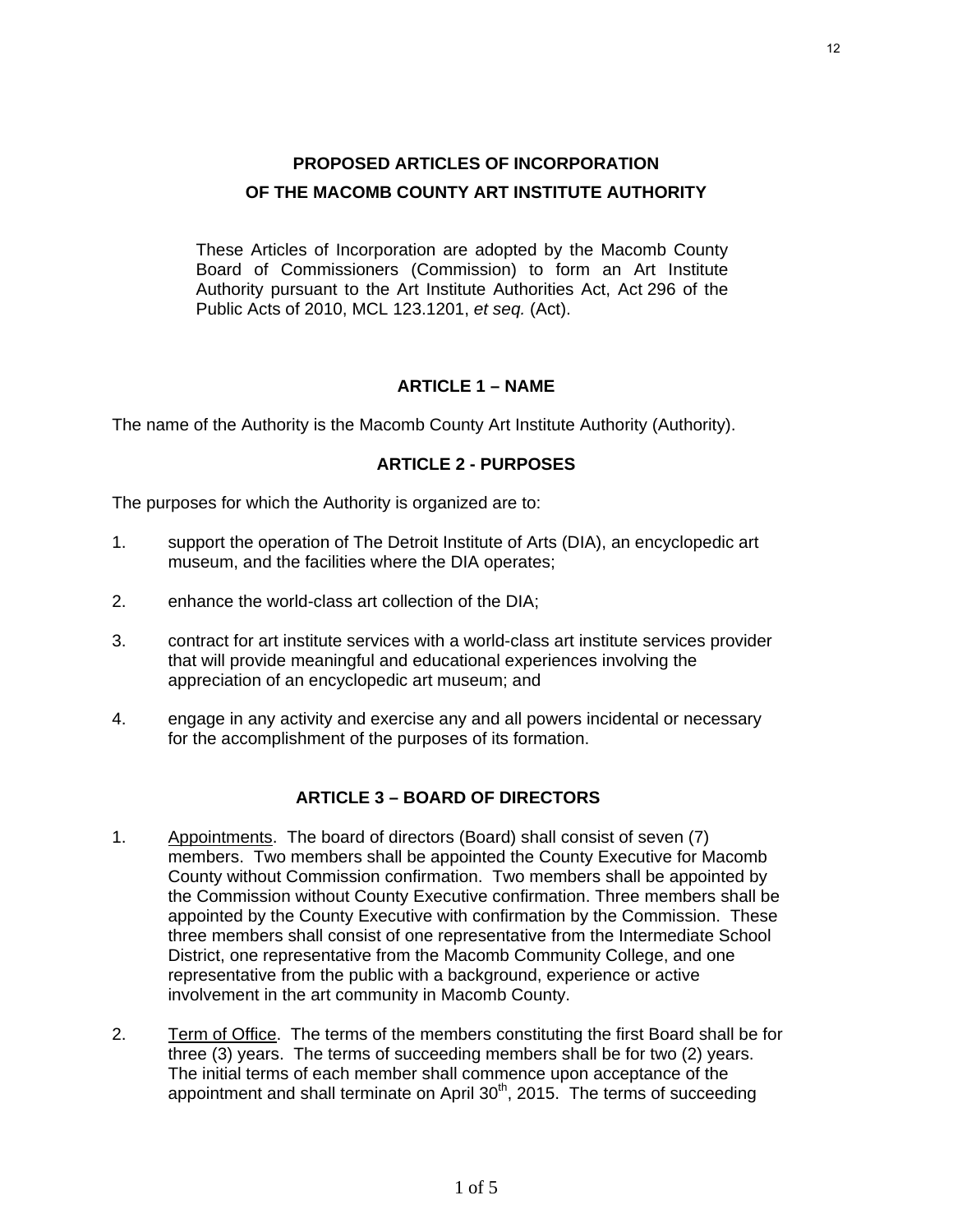members shall commence on May 1st. A member shall serve until his or her successor is appointed.

- 3. Qualifications. Members shall meet the following qualifications:
	- (a) Each member shall be a resident of the County of Macomb, Michigan;
	- (b) Each member shall be at least 18 years of age; and
	- (c) No member shall be an employee, officer, or director of the Detroit Institute of Arts, Inc.
- 4. Removal. The Commission may remove a member for good cause after a public hearing.
- 5. Vacancies. A vacancy shall occur upon the happening of any of the events set forth in Section 3 of 1846 RS 15, MCL 201.3; resignation of a member or removal by the Commission. Vacancies shall be filled in the same manner the original appointment was made and shall be for the period of the unexpired term of the replaced member.
- 6. Bylaws. The Board may adopt and amend bylaws to govern its procedures and business affairs.
- 7. Voting. Each member shall be a voting member.
- 8. Quorum. A majority of the members of the Board shall constitute a quorum for the purpose of conducting business and exercising the powers of the Authority. The Board may transact business or take any action consistent with the Act and these Articles with an affirmative vote of a majority of the Board members present, unless the Authority's Bylaws provide otherwise.
- 9. Compensation. No member shall receive compensation for services rendered as a member of the Board, except members are entitled to reimbursement for reasonable expenses, including for travel previously authorized by the Board, incurred in the discharge of his/her duties.

#### **ARTICLE 4 - OFFICERS**

- 1. Officers. The Board shall elect a chairperson, secretary, treasurer and other officers it deems appropriate at its first meeting. Except as specifically set forth in these Articles, the qualifications, powers, duties and terms of offices shall be set forth in the Bylaws. At any time when Bylaws are not adopted, officers shall serve a term of one year or until their successors are elected.
- 2. Chairperson. The Chairperson of the Board shall preside at all meetings of the Board. The Chairperson shall, under the direction of the Board, have the power, on behalf of the Board, to perform all acts, execute and deliver all documents and take all steps that the Chairperson may deem necessary or advisable in order to effectuate the actions and policies of the Board.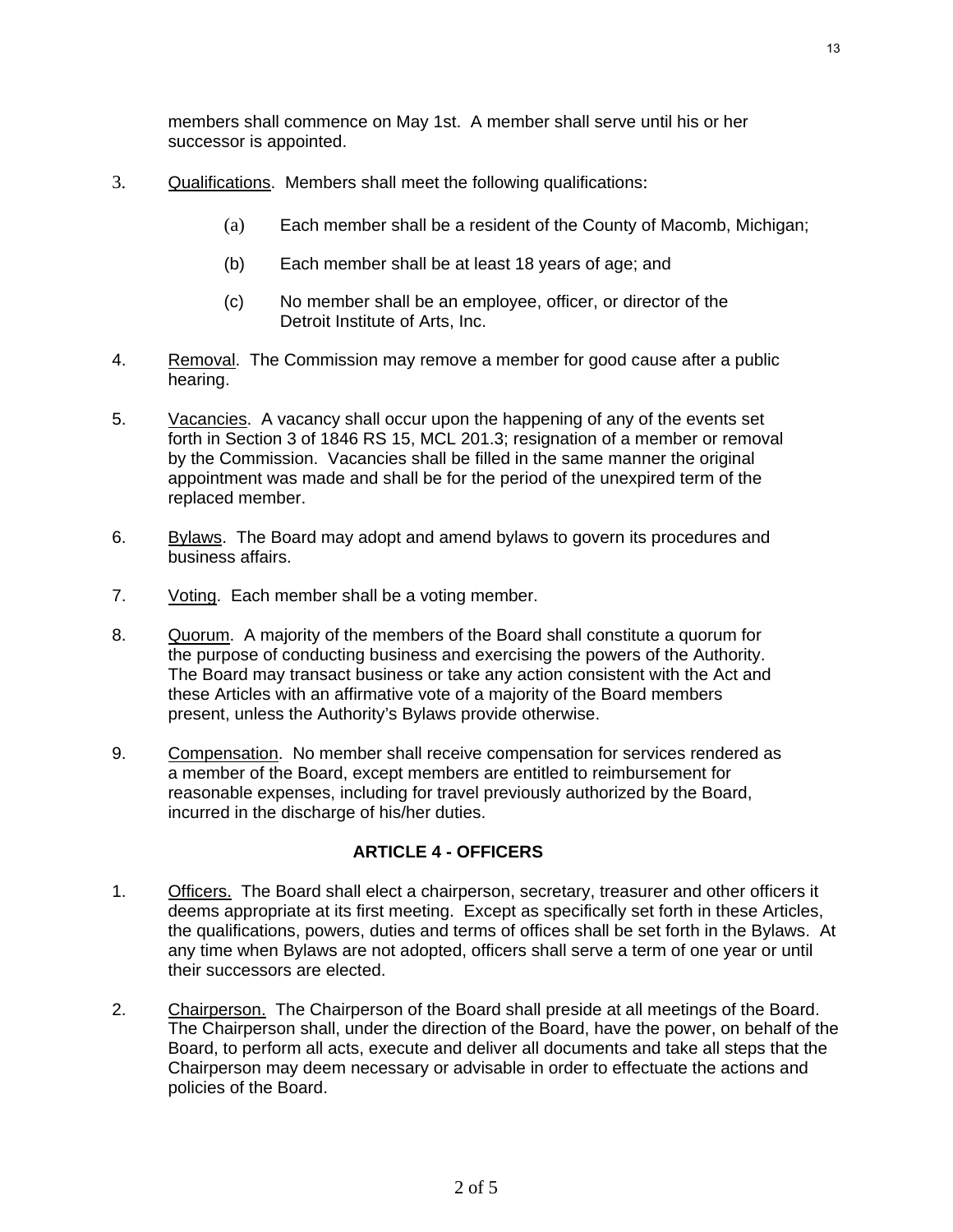- 3. Secretary. The Secretary shall keep the minutes of all meetings of the Board and committees thereof in books provided for that purpose. The Secretary shall do and perform such other duties as may be fixed by or incidental to these Articles or the Bylaws, or as may be from time to time assigned by the Board.
- 4. Treasurer. The Treasurer shall perform all acts incidental to the position of Treasurer as fixed by or incidental to these Articles or the Bylaws or as may be from time to time assigned by the Board.

#### **ARTICLE 5 - POWERS AND DUTIES**

- 1. The Authority is a public body corporate with the power to sue and be sued in any court of the State of Michigan and is an authority under Section 6 of Article IX of the Michigan Constitution of 1963.
- 2. The Authority shall have all powers necessary to carry out the purposes of its formation and all things incidental to carrying out the purposes of its formation, including those powers specified by the Act and these Articles. The enumeration of specific powers shall not be construed as a limitation on the general powers of the Authority.
- 3. The Authority may contract for art institute services with an encyclopedic art institute services provider and any such contract shall require the art institute services provider to use funds received from the Authority exclusively to support the operations of art institute services and the operation of the DIA and the facilities where the DIA operates. The Authority shall execute the contract prior to the vote for the tax levy permitted by the Act.
- 4. If approved by the electors**,** the Authority may levy a tax of not more than 0.2 mill for a period of not more than 10 years on all of the taxable property within Macomb County for the purpose of providing revenue to an art institute services provider in accordance with MCL 123.1201, *et seq*. The tax shall not be levied unless art institute authorities have been established in Wayne and Oakland Counties and the electors in Wayne and Oakland Counties have approved the tax levied by their respective authority.
- 5. The Authority shall transfer all funds received from the unit of government collecting a tax levied by the Authority that are remaining after payment of expenses authorized by the Act and these Articles of Incorporation to the art institute services provider with which it has contracted within ten (10) business days of receipt.
- 6. The Authority's contract with the art institute services provider shall include preferences or benefits for the residents of Macomb County, if the electors in Macomb County approved the tax levied by the Authority. Preferences or benefits include, but are not limited to, waiver of admission fees for residents of Macomb County, discounted membership fees, discounts for school children and access to educational programs.
- 7. The Authority may contract for or retain professional services or enter into contracts incidental or necessary for the accomplishment of the Act.
- 8. The Authority shall reimburse all governmental units for actual costs incurred in the election of a tax levied by the Authority, as required by the Act.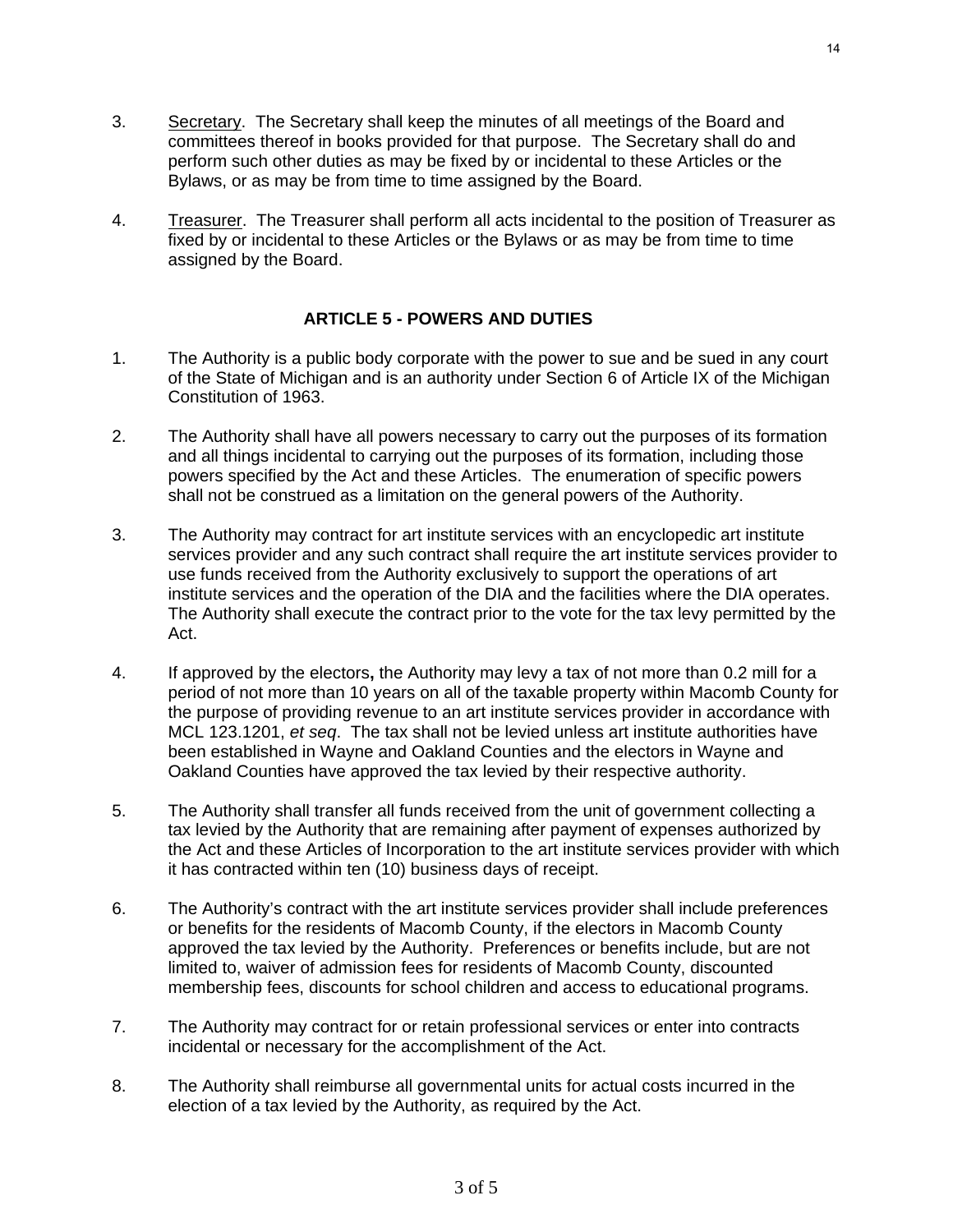- 9. The Authority shall not obtain an interest in real property.
- 10. The Authority shall not participate in the governance of an art institute.
- 11. The Board shall obtain an annual audit of the Authority, and shall report on the audit and auditing procedures, as provided by Sections 6 to 13 of the Uniform Budgeting and Accounting Act, 1968 PA 2, MCL 141.426 to 141.433. The audit shall also be in accordance with generally accepted government auditing standards as promulgated by the Unites States General Accounting Office and shall satisfy federal regulations relating to federal grant compliance audit requirements.
- 12. The Authority shall prepare budgets and appropriations acts in the manner provided by Sections 14 to 19 of the Uniform Budgeting and Accounting Act, 1968 PA 2, MCL 141.434 to 141.439.
- 13. If the Authority ends a fiscal year in a deficit condition, it shall file a financial plan to correct the deficit condition in the same manner as provided in Section 21(2) of the Glenn Steil State Revenue Sharing Act of 1971, 1971 PA 140, MCL 141.921.
- 14. The Board may authorize funds of the Authority to be invested or deposited, on a temporary basis, in any investment or depository authorized under Section 1 of 1943 PA 20, MCL 129.91 before being transferred to an art institute services provider.
- 15. The Authority shall conduct its business at public meetings held in compliance with the Open Meetings Act, 1976 PA 267, MCL 15.261 *et seq*. Notices and minutes will be forwarded to the Macomb County Board of Commissioners for posting as the Board of Commissioners determines.
- 16. Writings prepared, owned or used by the Authority in the performance of an official function shall be made available in compliance with the Freedom of Information Act, 1976 PA 442, MCL 15.231 *et seq*.
- 17. The Authority will report annually to the Board of Commissioners on the status of the contract between the Authority and the Detroit Institute of Arts, the required audit, and any line item expenditures made by the Authority.
- 18. Terms and phrases used in these Articles shall have the meanings prescribed in the Act.

#### **ARTICLE 6 - AMENDMENTS TO THE ARTICLES OF INCORPORATION**

These Articles of Incorporation may be amended by adoption of a resolution approving the amendment by the Commission.

#### 0B**ARTICLE 7 - PUBLICATION AND FILING**

These Articles or amendments to these Articles shall be published not less than once in a newspaper generally circulated within Macomb County, prior to adoption by the Commission. The Macomb County Clerk shall endorse the Articles and any amendments to the Articles, as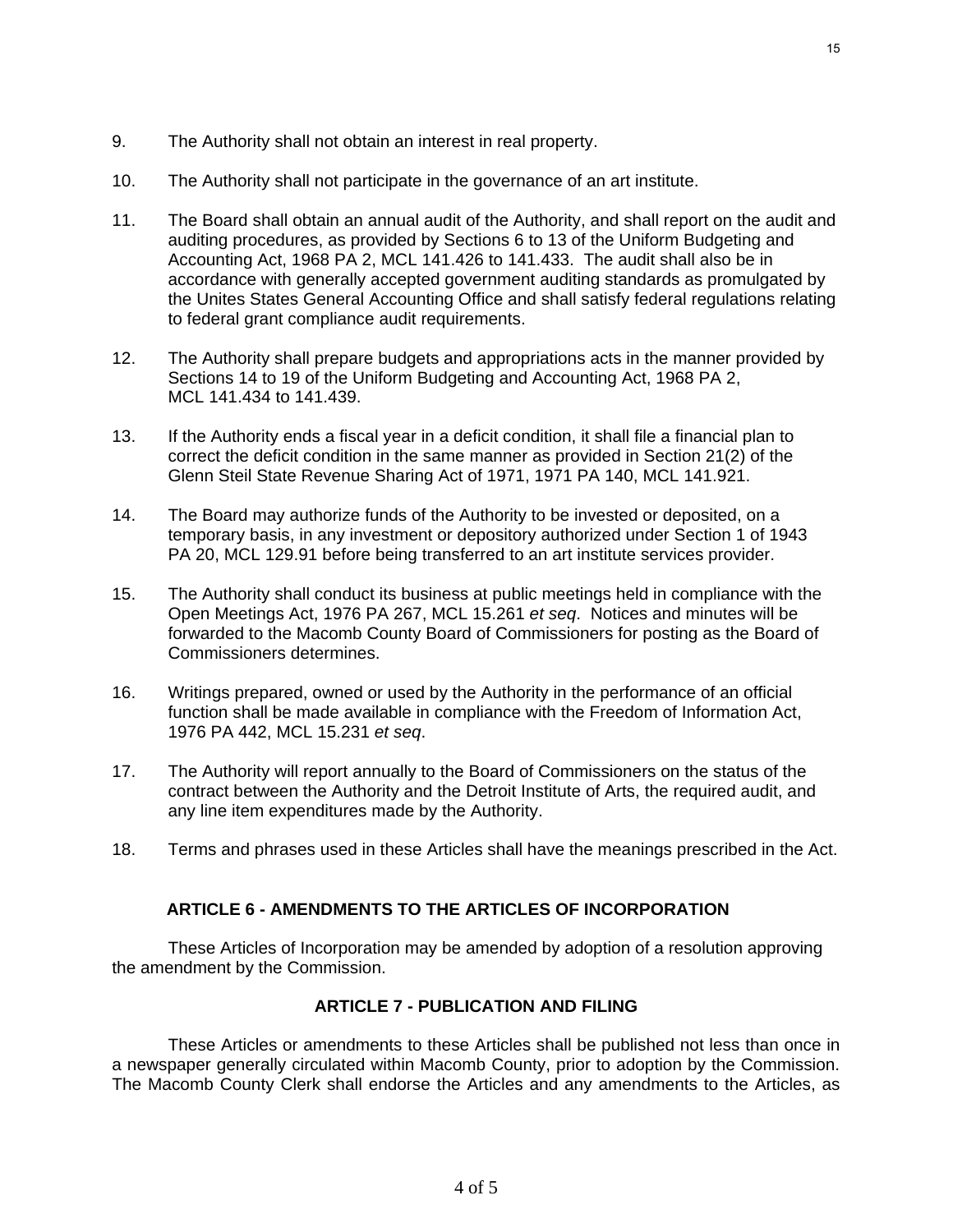required by the Act. Upon adoption of these Articles or amendments to these Articles, the Clerk shall file a printed copy with the Michigan Secretary of State.

#### 1B**ARTICLE 8 – DISSOLUTION OF AUTHORITY**

The Authority shall be dissolved upon an affirmative vote of a majority of the members of the Commission.

#### 2B**ARTICLE 9 - TERM AND EFFECTIVENESS**

The term of existence of the Authority shall be perpetual or until terminated in accordance with these Articles or law.

These Articles shall become effective and the Authority shall become operative upon filing with the Michigan Secretary of State.

**IN WITNESS WHEREOF**, the Macomb County Board of Commissioners has adopted these Articles of Incorporation on this \_\_\_ day of \_\_\_\_\_\_\_\_\_\_\_\_\_\_\_, 2012.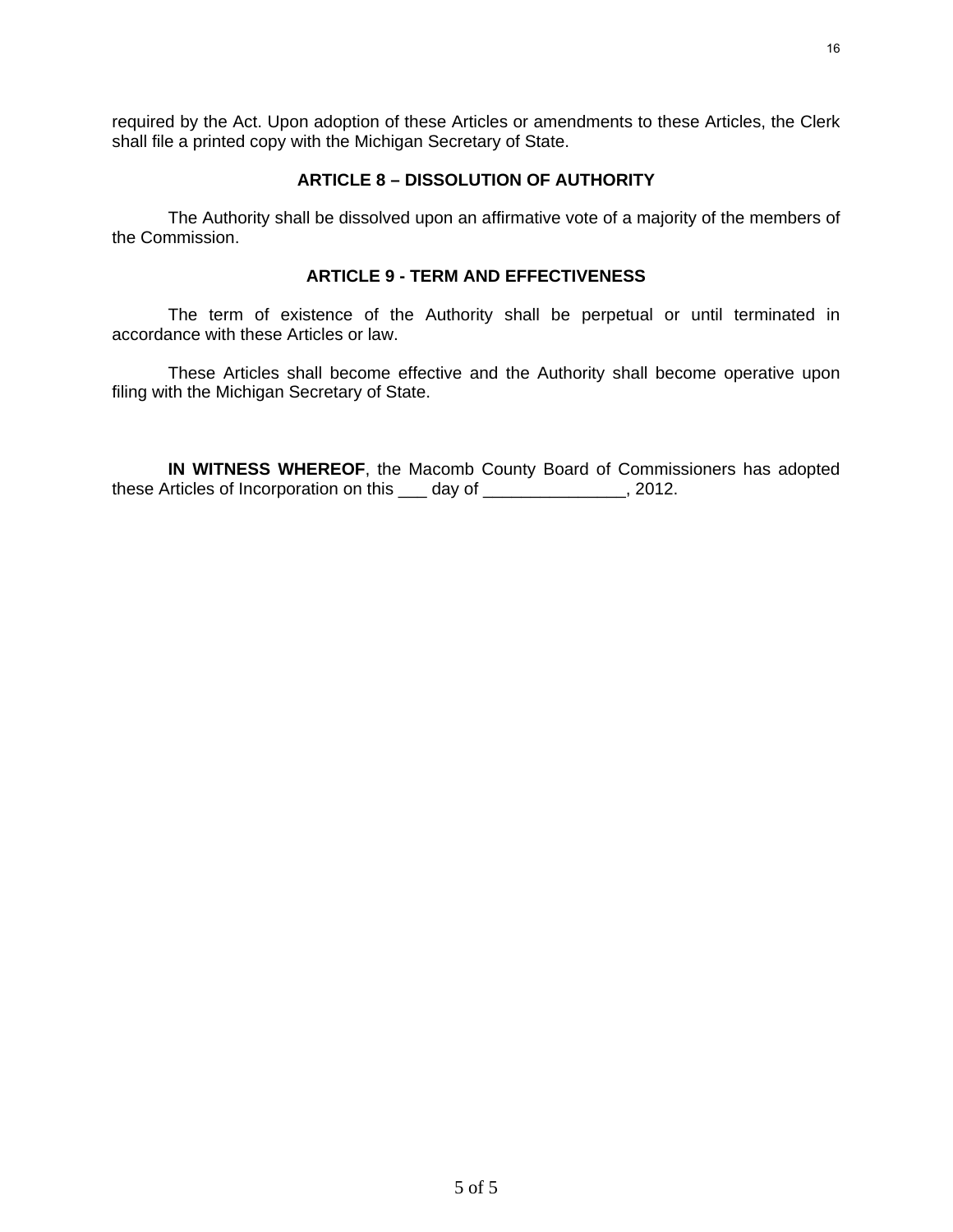AGENDA ITEM:

### MACOMB COUNTY, MICHIGAN

# RESOLUTION TO: Approve an increase in budgeted revenues and expenditures in the 2012 Michigan State University Extension (MSUE) Grant Fund in the amount of \$66,019.75 to account for a grant award to MSUE and one routine fund balance rollover \* (see below)

INTRODUCED BY: \*Further, this budget action addresses budgetary issues only. It does not constitute the Commission's approval of any County contract. If a contract requires Commission approval under the County's Contracting Policy or the County's Procurement Ordinance, such approval must be sought separately. FORWARD TO THE FINANCE COMMITTEE. \*(This language was added by Economic Development Committee Co-Chairs Carabelli and Flynn) Commissioners David Flynn and James Carabelli, Chairpersons, Economic Development Committee

Background: The budget for the MSUE Grant Fund for the calendar year ending December 31, 2012 was developed and initially approved by the Board of Commissioners in December 2011 with a subsequent budget adjustment developed and approved in January 2012. These budgets were developed with information known at that time. Since then, MSUE has received notification of an additional award from the Michigan State Housing Development Authority (MSHDA) and one fund balance from the Home Horticulture Education program remains to be rolled forward.

Foreclosure Prevention Program: Increase of \$65,000. MSUE has been awarded an additional round of funds from MSHDA through the National Foreclosure Mitigation Counseling (NFMC) program. The grant funds will continue funding four part-time Educators and one part-time Account Clerk, enabling the program to continue to meet the foreclosure counseling needs of homeowners in Macomb County. This NFMC funding from MSHDA is the fifth award that MSUE has received since 2008.

Home Horticulture Education Program: Roll forward the remaining 2011 fund balance of \$1019.75. These funds originate from the Master Gardener class participant fees and are used to fund one part-time MSUE program instructor. This arrangement has existed since April, 1999. The fund balance, combined with the 2012 revenue, will be used to continue providing consumer horticulture education services to Macomb County Residents.

\*\* Finance Committee Chair Don Brown waived this item to the special Full Board meeting on May 3, 2012<br> **COMMITTEE MEETING DATE**<br>
Economic Development (special meeting) 05-02-12 Approved COMMITTEE MEETING DATE

Economic Development (special meeting) 05-02-12 Approved

Special Full Board 5-3-12